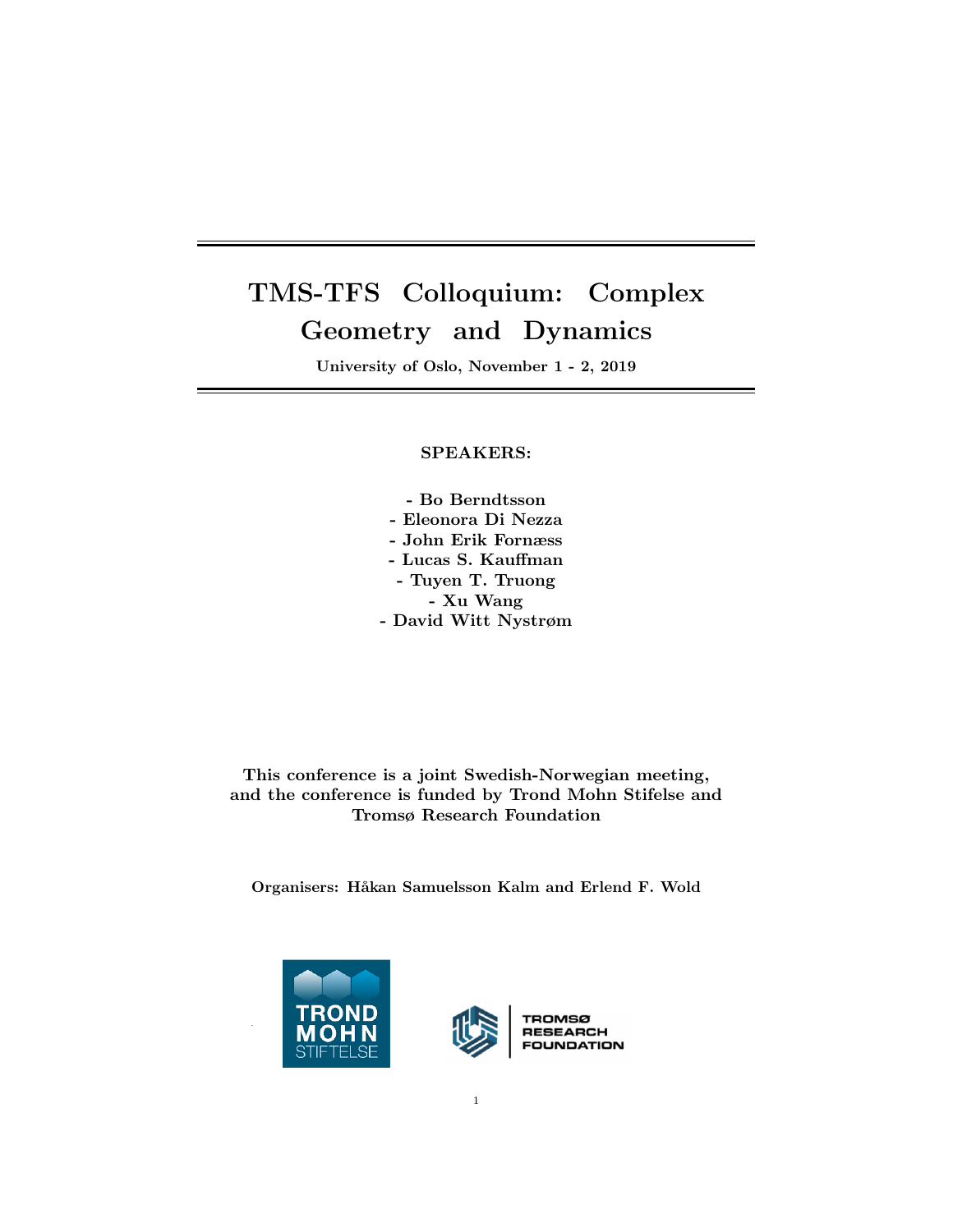| <b>BFS COLLOQUIUM - FALL 2019</b> |             |              |
|-----------------------------------|-------------|--------------|
|                                   | Friday      | Saturday     |
| 10:00-11:00                       |             | Fornæss      |
| 11:00-12:00                       | Kauffman    | Witt Nystrøm |
| 12:00-13:00                       | Lunch break | Wang         |
| 13:00-14:00                       | Truong      |              |
| 14:00-15:00                       | Di Nezza    |              |
| 15:00-16:00                       | Berndtsson  |              |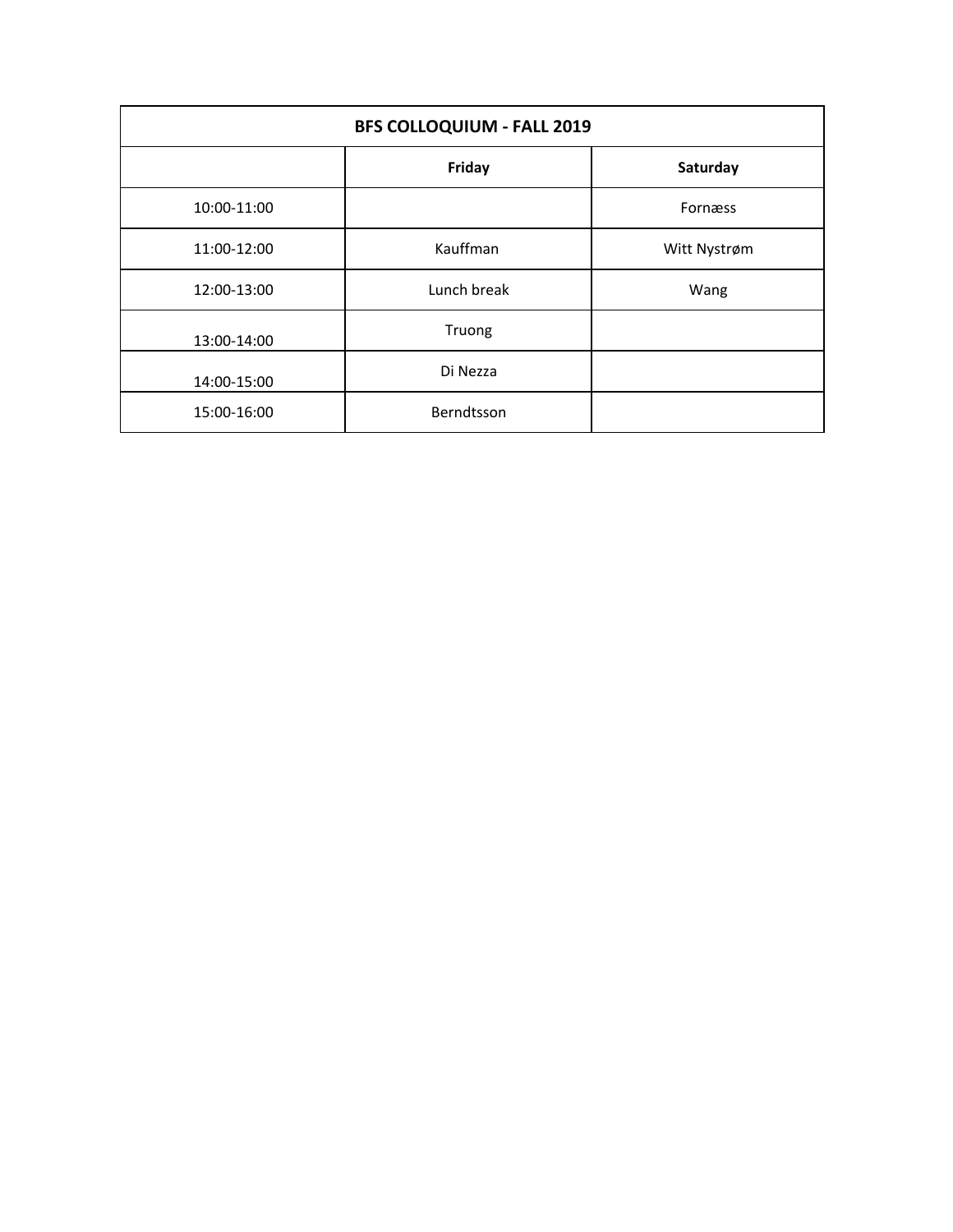#### **BERNDTSSON**

Title: Superforms, supercurrents and real differential geometry.

Abstract: Supercurrents were originally introduced (in the thesis by Lagerberg) as an approach to tropical geometry and a tool for handling convex functions. Here I will show (after a brief introduction) how a supercurrent can be associated to any real submanifold of  $\mathbb{R}^n$  and how this can be used in the study of minimal manifolds and mean curvature flow.

#### Di Nezza

Title: Metric geometry of singularity types.

Abstract: (Quasi)-Plurisubharmonic functions are a key notion in complex geometry. The study of their singularity (in terms - for example - of integrability properties or smoothing procedures) is conceived to develop analytic techniques in order to solve problems in complex and algebraic geometry. In this talk we study the space of all possible singularity types of quasi-plurisubharmonic functions and we introduce a natural (pseudo)-distance on it. As applications we present a stability result for complex Monge-Ampére equations with prescribed singularity and a semicontinuity result for multiplier ideal sheaves associated to singularity types. This is a joint work with T. Darvas and C. Lu.

#### Fornæss

Title: Dynamics of transcendental Hénon maps.

Abstract: I will lecture about ongoing joint work with Arosio, Benini and Peters. This mixes the theories of iteration of entire functions in one complex variable and polynomial Hénon maps in two complex variables.

### **KAUFFMAN**

Title: Products of random matrices via holomorphic dynamics.

Abstract: The study of random walks on Lie groups is a classical topic in Homogeneous Dynamics. The goal is to understand products of the form  $g_n...g_1$  where the  $g_i$  are i.i.d. random variables with values on some Lie group G. One is also interested on the action of such products on a given homogeneous space.

In this talk I will focus on the case where G is the group of 2 by 2 matrices acting on the Riemann Sphere by Möbius transformations. I will show how we can view such a problem as a holomorphic dynamical system.

This approach allows us to obtain some new results about such products as well as new and simplified proofs of classical results by Furstenberg, Guivarch, Le Page, Benoist-Quint, etc.

This is joint work with T.-C. Dinh and H. Wu.